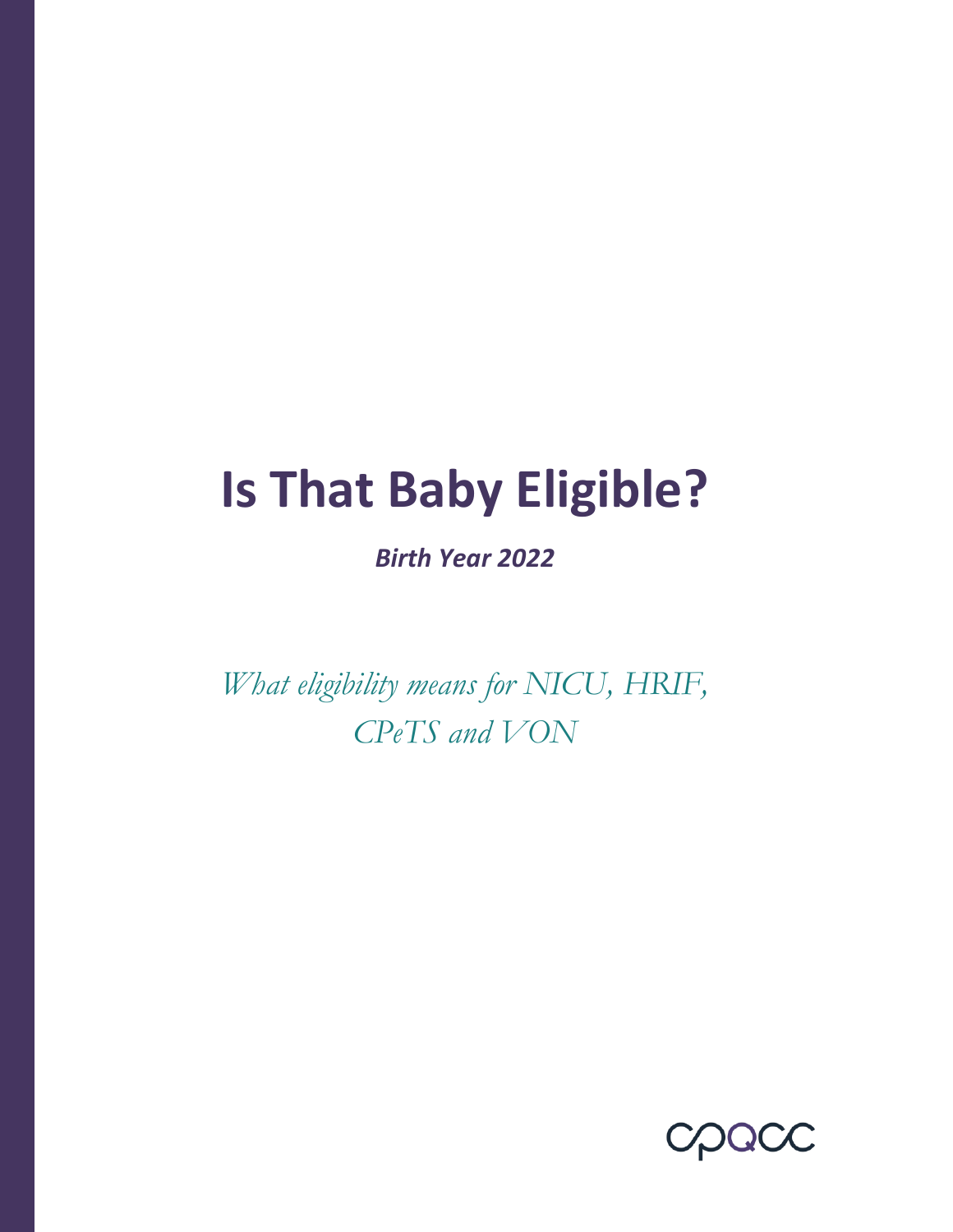

## **Table of Contents**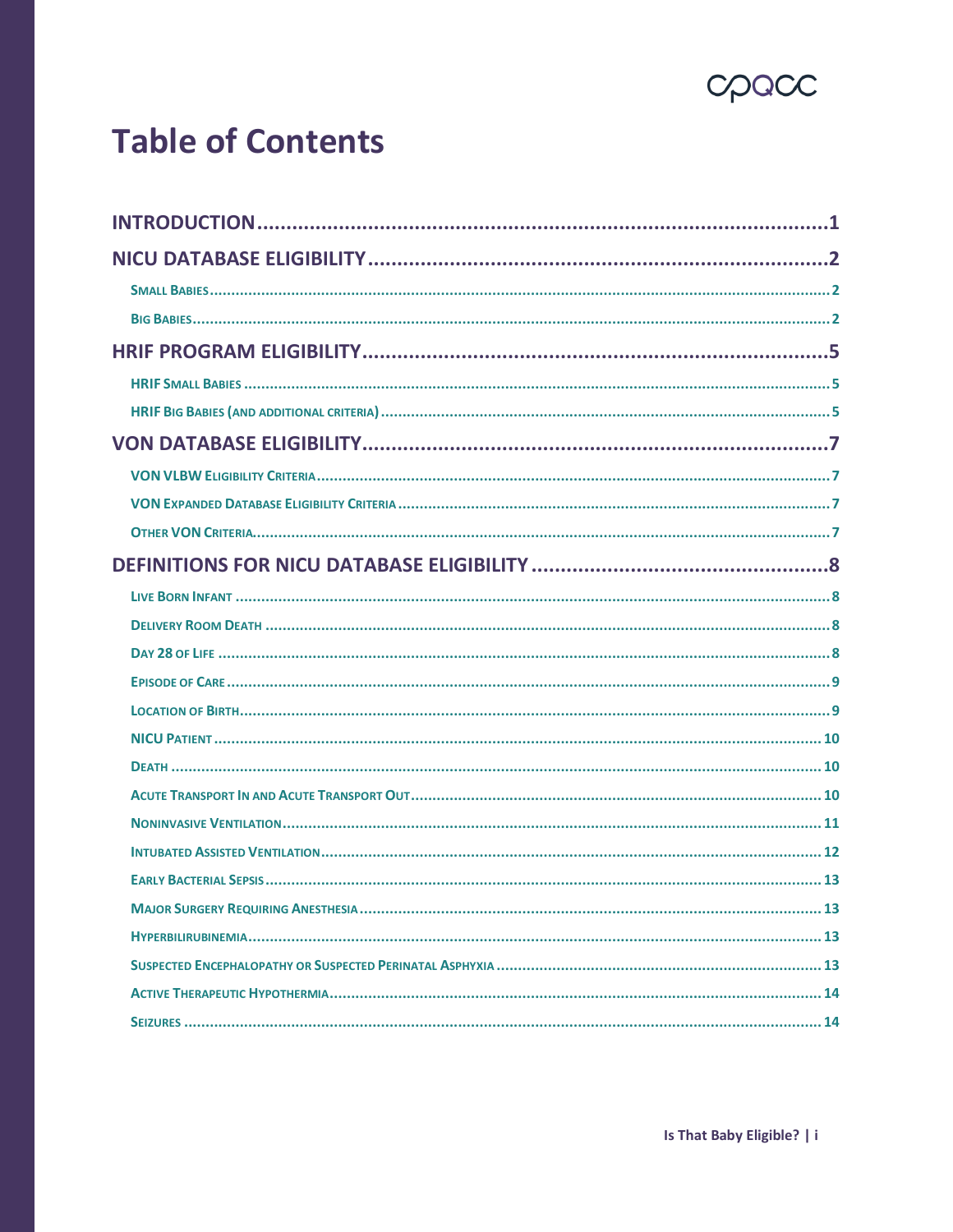### <span id="page-2-0"></span>**Introduction**

Many babies are born at or transported into your medical center. Which ones must be entered into CPQCC's NICU Database?

The NICU Database tracks "Small Babies" (very low birthweight or very premature), and "Big Babies" with particular conditions or undergoing certain procedures ("severe acuity" or "high acuity"), during the period of their NICU admission, or "episode of care," as long as that episode started during the **perinatal period**, or the first [28 days of life.](#page-9-3)

The Vermont Oxford Network (VON) tracks "Small Babies" too, but their criteria are slightly different. Your NICU data are automatically uploaded to VON on a regular basis. Some NICU data set babies may not be eligible for the VON database, but CPQCC takes care of that for you behind the scenes. The VON criteria are included below for your information.

The High Risk Infant Follow-up (HRIF) Database tracks infants from discharge to home up to 3 years of age, who meet the CCS HRIF medical eligibility criteria. All CCS-approved NICUs are responsible for identifying and referring eligible high-risk infants to a CCS HRIF clinic for follow-up care. The HRIF Program Coordinator is responsible for coordination of services and follow-up core visits.

**NOTE:** Not all NICU Database eligible babies are HRIF-eligible, also not all HRIF-eligible babies are NICU Database eligible.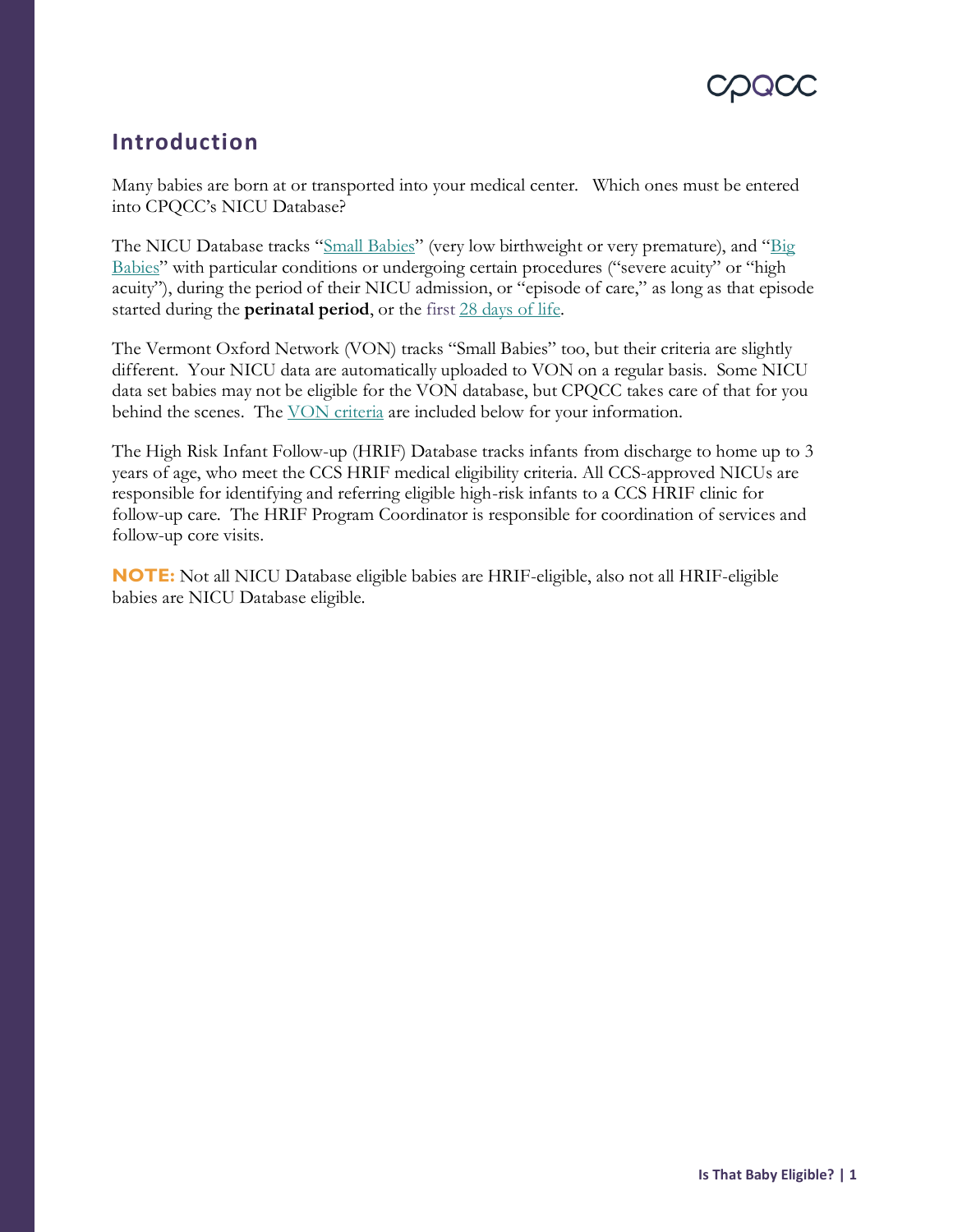

### <span id="page-3-0"></span>**NICU Database Eligibility**

The NICU Database contains detailed information on two distinct populations of **live born infants** – **Small Babies** and **Big Babies.** Stillborn babies are not eligible for entry into the database.

Live born babies that die within 12 hours of birth, prior to admission into the NICU, are entered into the NICU Database as a [delivery room death.](#page-9-2)

Babies may be [inborn,](#page-10-2) o[r outborn](#page-10-3) and transported in within the first [28 days of life.](#page-9-3)

#### <span id="page-3-1"></span>**Small Babies**

An infant is considered a "Small Baby" if they:

• Had a birthweight  $\leq 1,500$  grams (for 2021 and earlier, only infants born between 401-1500 grams are eligible as a small baby)

**or**

• were born between 22 weeks, 0 days and 31 weeks, 6 days of gestation.

Small Babies, therefore, may qualify by their **birth weight** (and be born **before, during or after** the qualifying gestational age period), or by their **gestational age** (and have a birth weight **above, within, or below** the qualifying range).

**ALL Small Babies are eligible for entry into the NICU database**, regardless of where they are cared for (in the NICU or elsewhere), as long as the episode of care begins within the perinatal period.

**NOTE:** If outborn and transported in, this transport does not need to qualify as an <u>acute transport.</u>

#### <span id="page-3-2"></span>**Big Babies**

An infant is considered a "Big Baby" if they:

• had a birth weight greater than 1500 grams **and**

In addition, they must have been admitted into the NICU within the first 28 days of life, and meet at least one of the following criteria: (follow the links for more complete definitions)

- 1. Death
- 2. Acute transport into your NICU
- 3. Acute transport out of your NICU
- 4. Noninvasive ventilation (Nasal IMV or SIMV or any other form of non-intubated assisted ventilation) for more than four continuous hours
- 5. Intubated assisted ventilation for more than four continuous hours
- 6. Early bacterial sepsis
- 7. Major surgery requiring anesthesia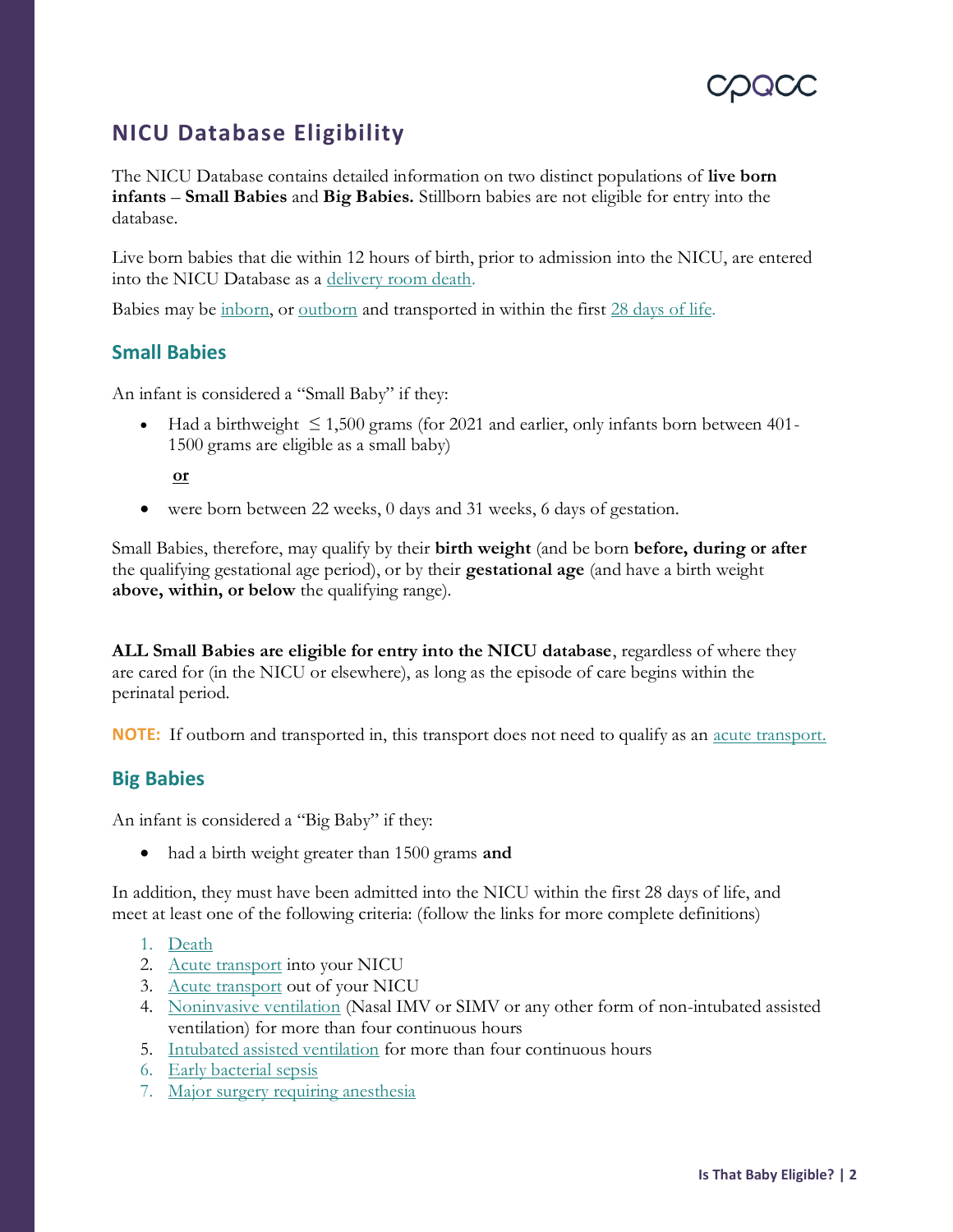## QCC

- *8.* Previously discharged home and then readmitted for a total serum bilirubin of greater than or equal to 25 mg/dl (427 micromols/liter) and/or exchange transfusion. *Babies readmitted for hyperbilirubinemia are eligible whether they are readmitted directly to the NICU or elsewhere in the hospital.*
- 9. Suspected encephalopathy or perinatal asphyxia
- 10. Active therapeutic hypothermia
- 11. Seizures

**Confused? Check out the handy flow-chart on the next page to determine if a baby is eligible.**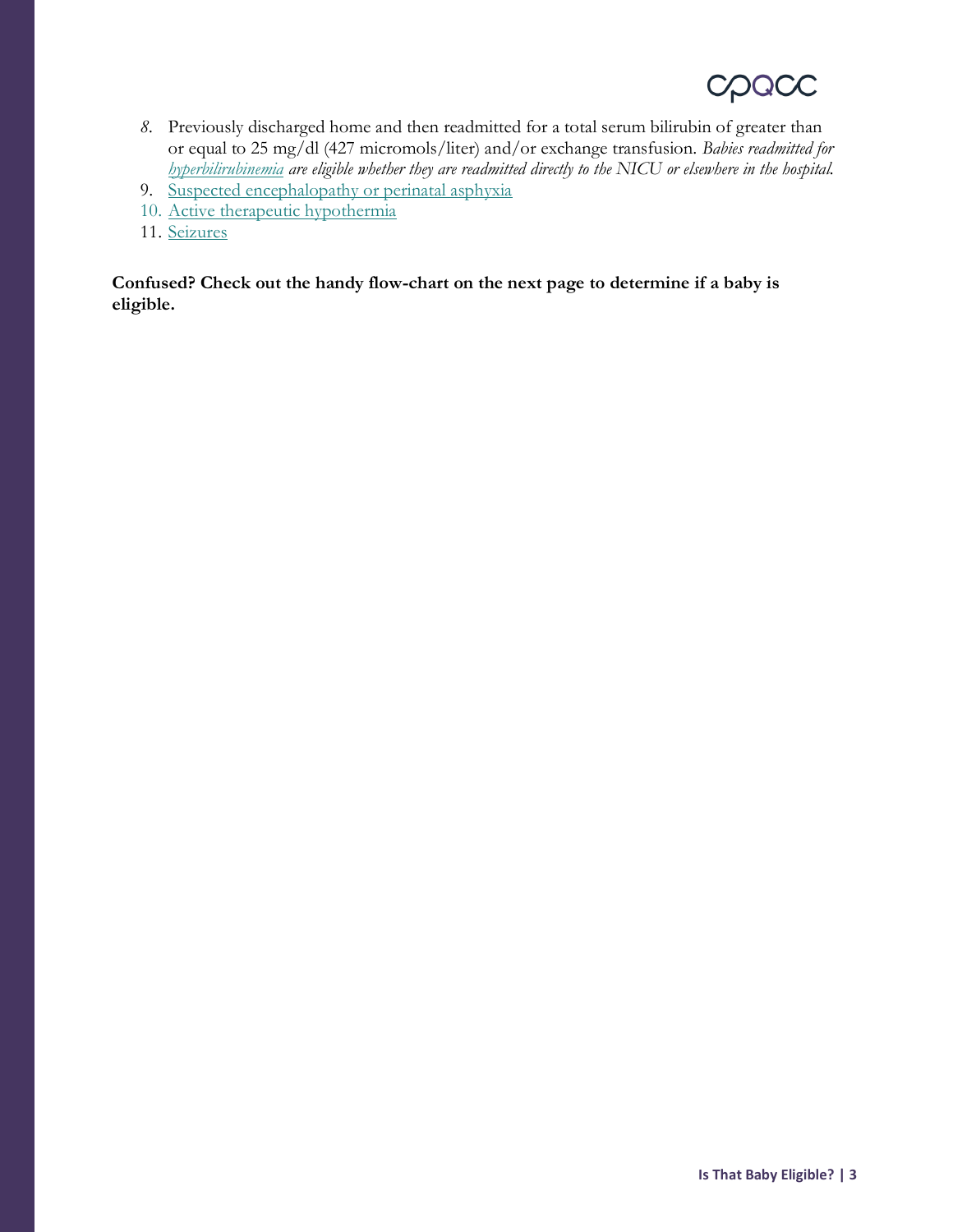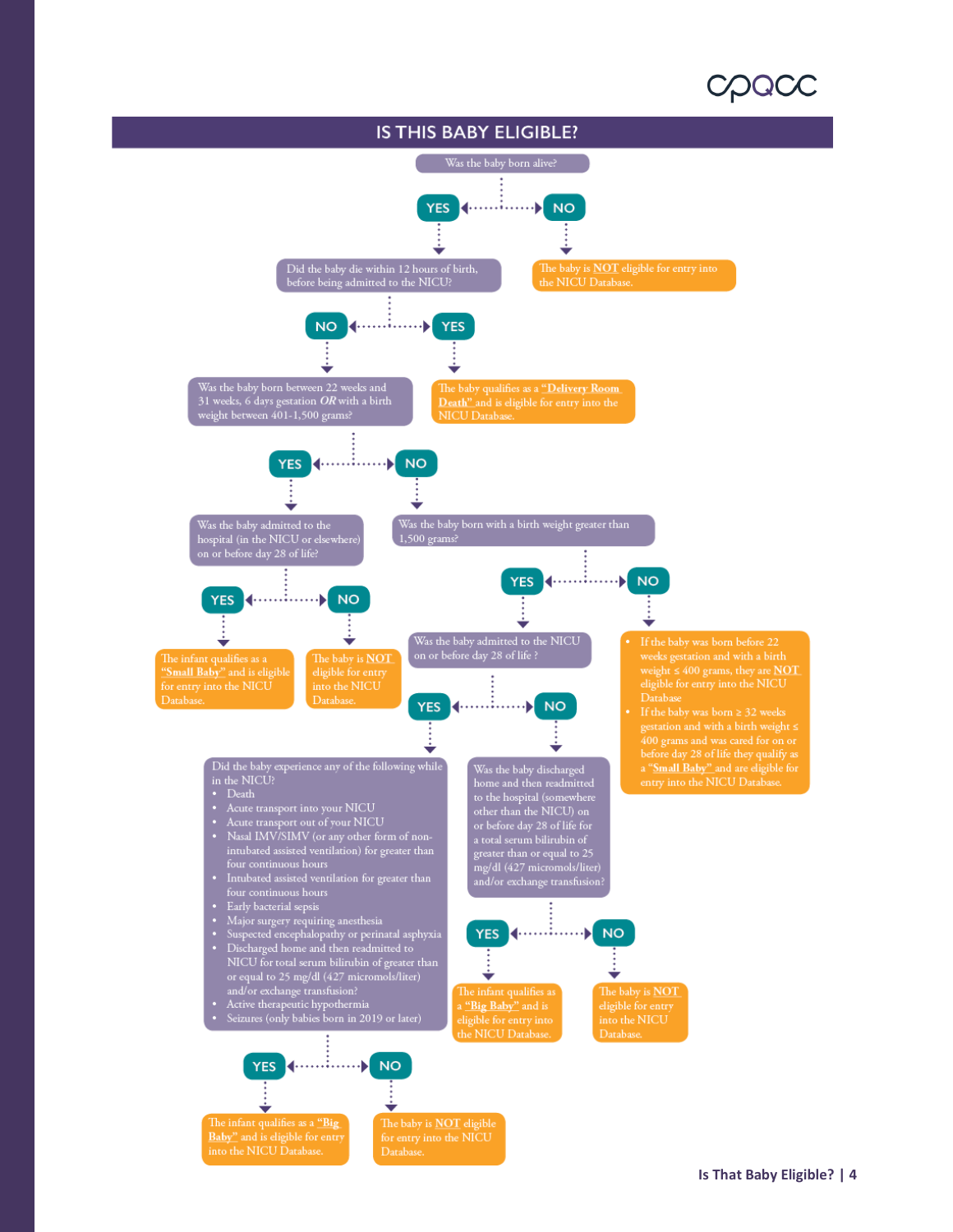

#### <span id="page-6-0"></span>**HRIF Program Eligibility**

Data should be collected on infants/children under three years of age who meet [California](https://www.cpqcc.org/sites/default/files/CCS%20HRIF%20Prog%20Med%20Criteria_flow%20chart_DEC2018.pdf)  [Children's Services \(CCS\) HRIF Program medical eligiblity criteria](https://www.cpqcc.org/sites/default/files/CCS%20HRIF%20Prog%20Med%20Criteria_flow%20chart_DEC2018.pdf) and who:

- met CCS medical eligibility criteria for Neonatal Intensive Care Unit (NICU) care **OR**
- had a CCS-eligible medical condition at some time during their stay in a CCS-approved NICU, even if they were never a CCS client, regardless of their length of stay.

**NOTE:** Medical eligibility includes neonates who require direct admission to a CCS Programapproved PICU, who are never admitted to a CCS Program-approved NICU, but who otherwise meet all medical eligibility criteria for HRIF services.

Infants are medically eligible for the HRIF Program when the infant meets one of the above criteria, and also one of the two following criteria.

#### <span id="page-6-1"></span>**HRIF Small Babies**

HRIF Small Babies are:

- very low birth weight (equal to or less than 1500g) **or**
- premature (born at less than 32 weeks gestational age (GA)).

**NOTE:** HRIF's Small Baby definition includes babies who are born:

- at 400 grams or less birth weight **and**
- before 22 weeks 0 days gestational age.

The HRIF Small Baby set thus will include some babies who are below both the birth weight and the gestational age criteria for NICU Small Babies (both too small and too young).

#### <span id="page-6-2"></span>**HRIF Big Babies (and additional criteria)**

HRIF Big Babies are born at over 1500g birth weight and at 32 weeks or later. (this is the same as the NICU Big Babies criteria)

However, an infant falling into the HRIF Big Baby cohort must also meet at least **one** of the following criteria during the NICU stay, and these criteria **differ** from the NICU Big Baby criteria:

- 1. pH less than 7.0 on an umbilical blood sample or a blood gas obtained within one hour of life, **or** an Apgar score of less than or equal to 3 at 5 minutes, **or** an Apgar score less than 5 at 10 minutes.
- 2. An unstable infant manifested by hypoxia, acidemia, hypoglycemia and/or hypotension requiring pressor support.
- 3. Persistent apnea which required caffeine or other simulant medication for the treatment of apnea at discharge.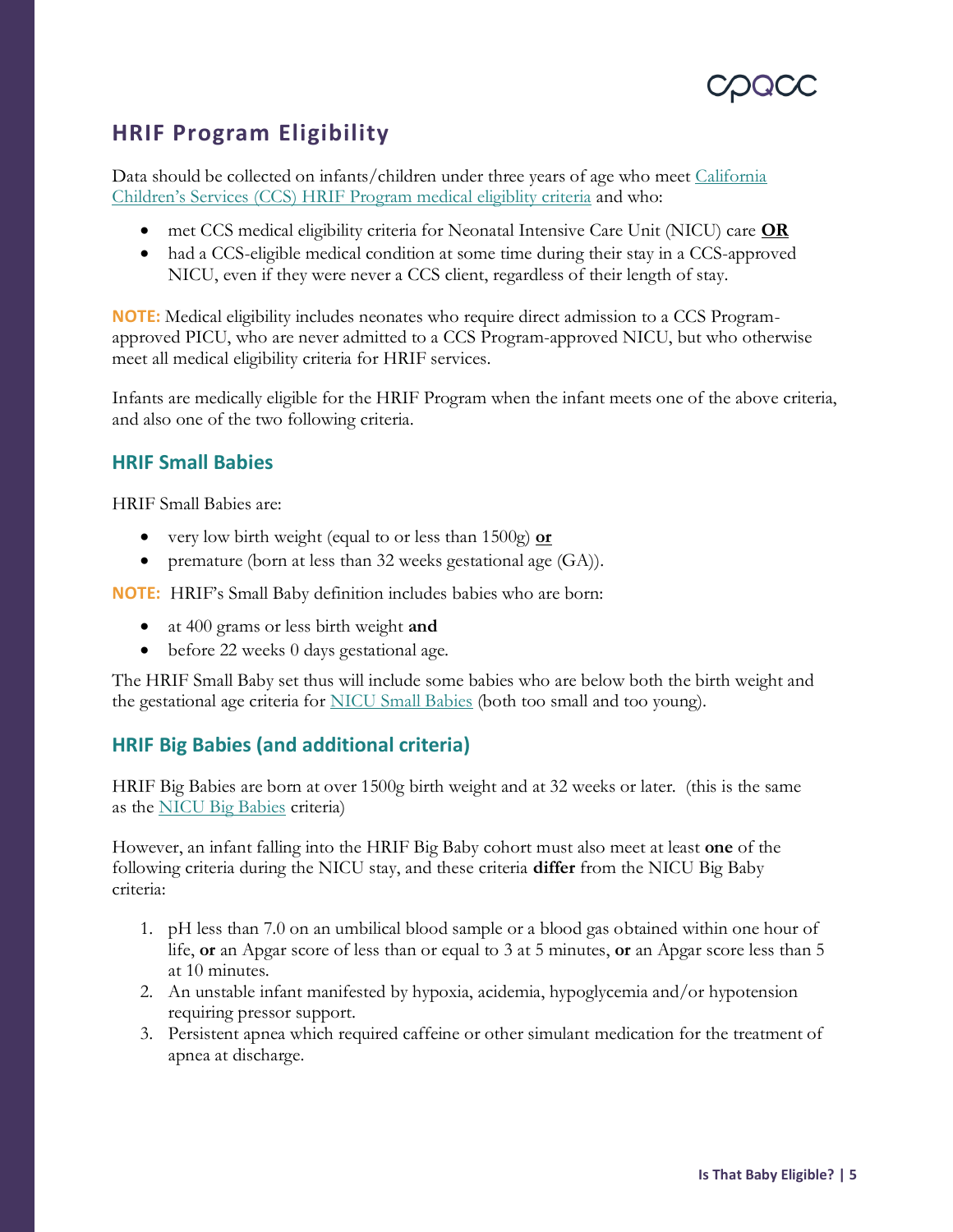- 4. Oxygen requirement for more than 28 days of hospital stay and radiographic findings consistent with chronic lung disease (CLD).
- 5. Placed on extracorporeal membrane oxygenation (ECMO).
- 6. Received inhaled nitric oxide greater than four hours, and/or treatment during hospitalization with sildenafil or other pulmonary vasodilatory medications for pulmonary hypertension.
- 7. Congenital heart disease (CHD) requiring surgery or minimally invasive intervention.
- 8. History of observed clinical or electroencephalographic (EEG) seizure activity or receiving antiepileptic medication(s) at time of discharge.
- 9. Evidence of intracranial pathology, including but not limited to, intracranial hemorrhage (grade II or worse), white matter injury including periventricular leukomalacia (PVL), cerebral thrombosis, cerebral infarction or stroke, congenital structural central nervous system (CNS) abnormality or other CNS problems associated with adverse neurologic outcome.
- 10. Clinical history and/or physical exam findings consistent with neonatal encephalopathy.
- 11. Other documented problems that could result in neurologic abnormality, such as:
	- CNS infection
	- Documented sepsis
	- Bilirubin at excessive levels concerning for brain injury as determined by NICU medical staff
	- History of cardiovascular instability as determined by NICU medical staff due to:
		- Sepsis
		- Congenital heart disease
		- Patent ductus arteriosus (PDA), necrotizing enterocolitis
		- Other documented condition

**NOTE:** Reference the [HRIF Program Letter: 01-1016](https://www.dhcs.ca.gov/services/ccs/Documents/hrif011016.pdf) for policy and guidance for the HRIF Program's medical eligibility, diagnostic services, provider responsibilities, reporting requirements, and procedures for billing authorized services provided to HRIF-eligible neonates, infants, and children.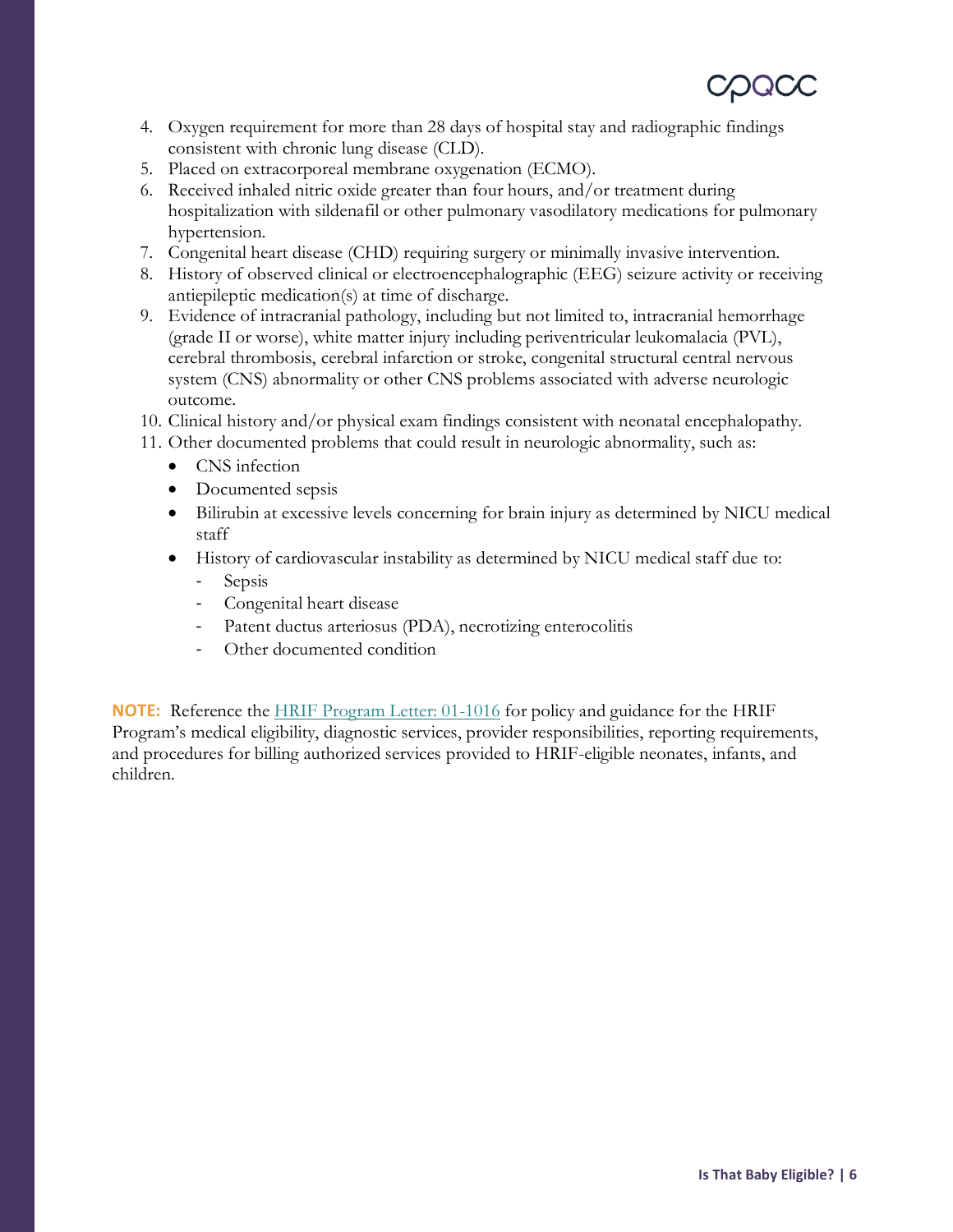

#### <span id="page-8-0"></span>**VON Database Eligibility**

The Vermont Oxford Network (VON) collects data on infants in two databases – the **VLBW Database** and the **Expanded Database.** 

Your CPQCC membership includes membership in VON and automatic uploads to the VLBW Database. Participation in the Expanded Database is not necessarily included; if you wish to join VON's Expanded Database, please file a help ticket.

#### <span id="page-8-1"></span>**VON VLBW Eligibility Criteria**

Eligibility for the VLBW Database is more limited than the NICU Small Baby criteria. The upper limit for gestational age is 29 weeks 6 days instead of 31 weeks 6 days. Otherwise the criteria are the same:

- have a birth weight between 401-1,500 grams **or**
- born between 22 weeks, 0 days and 29 weeks, 6 days of gestation

The infant must have been born in, admitted to or died in any location in your center within the first [28 days of life.](#page-9-3)

#### <span id="page-8-2"></span>**VON Expanded Database Eligibility Criteria**

The Expanded Database includes all VLBW infants, as well as infants with birth weight over 1500 grams, who:

- are admitted to your NICU within 28 days of life **or**
- die in any location in your center within 28 days of life.

Currently, CPQCC does not send data on Expanded Database eligible babies to VON.

#### <span id="page-8-3"></span>**Other VON Criteria**

Like CPQCC, VON does not collect data on infants who have a birth weight of 400 grams or less **and** are born before 22 weeks, 0 days gestational age.

Before 2018, VON did not collect data on infants who had been discharged home and readmitted. In 2018, that restriction was removed.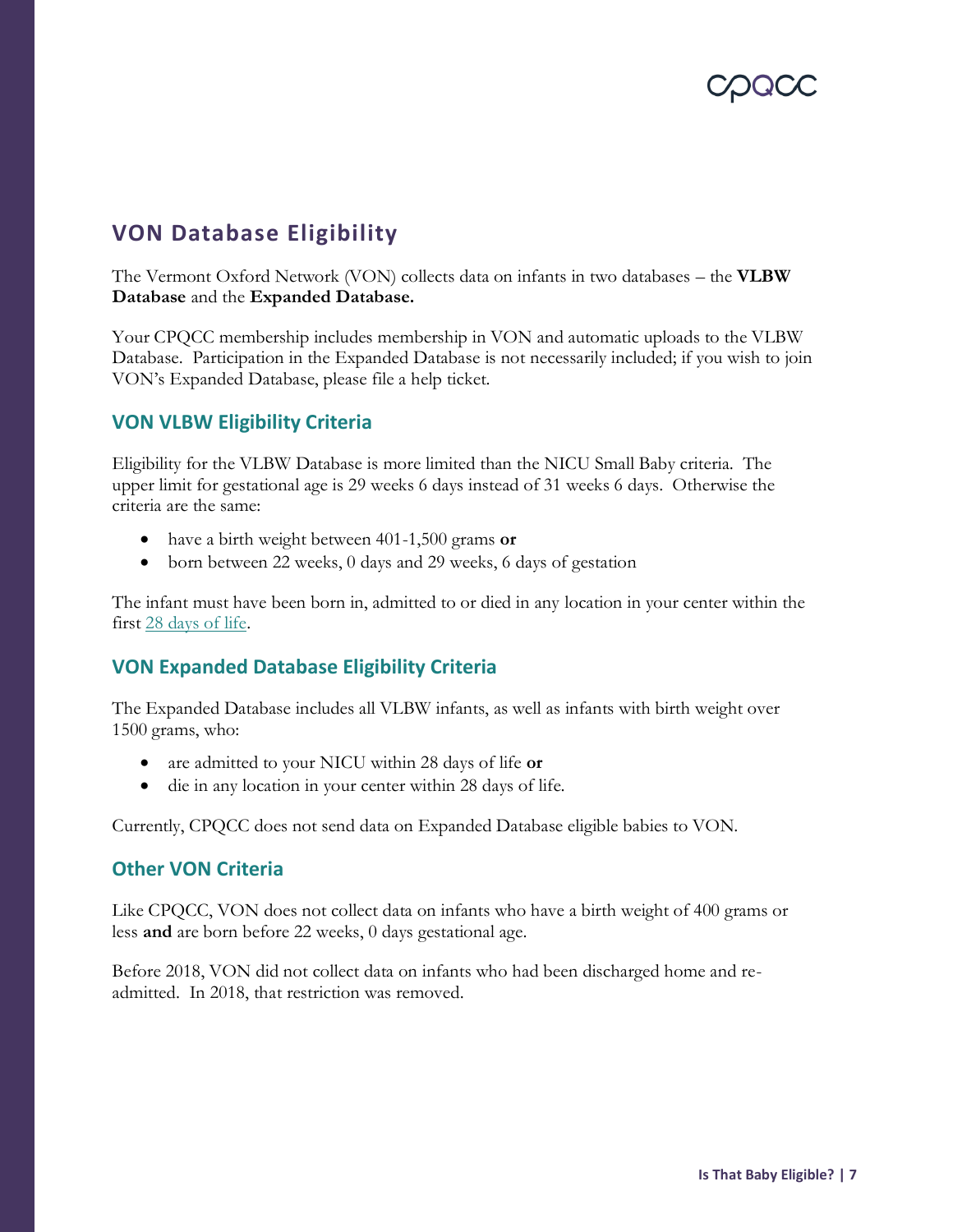

### <span id="page-9-0"></span>**Definitions for NICU Database Eligibility**

#### <span id="page-9-1"></span>**Live Born Infant**

CPQCC uses the [standard terminology](http://pediatrics.aappublications.org/content/128/1/177) of the Committee on the Fetus and Newborn of the American Academy of Pediatrics:

"A live born infant is one who breathes or has any evidence of life, such as beating of the heart, pulsation of the umbilical cord, or definite movement of voluntary muscles, regardless of whether the umbilical has been cut or the placenta is attached. Heartbeats are to be distinguished from transient cardiac contractions; respirations are to be distinguished from fleeting respiratory efforts or gasps."

#### <span id="page-9-2"></span>**Delivery Room Death**

A delivery room death is defined as any **eligible, inborn** infant who meets all of these criteria:

- dies in the delivery room or any other location in your hospital
- within 12 hours after birth
- prior to admission to your NICU.

Other locations may include the mother's room or resuscitation rooms, or any location other than the NICU in your hospital.

**Not** classified as delivery room deaths:

- outborn infants
- infants admitted to the NICU
- infants cared for by the neonatology service in a unit outside the delivery room or NICU.

Delivery room deaths must be captured on the Delivery Room Death (DRD) form on the NICU Data site.

#### <span id="page-9-3"></span>**Day 28 of Life**

The day of birth is "day one," regardless of the time of birth, even if the infant is born at one minute before midnight. The perinatal period encompasses the first 28 days of life; to be eligible for the NICU Database, an infant's episode of care must start within this period.

**EXAMPLE:** For an infant born on September 1 at 11:59PM, "day one of life" is September 1 and "day 28 of life" is September 28. If this infant were transported to your NICU at 12:01 am on September 29 (day 29 of life), the infant would not satisfy the criterion that they must be transported in on or before day 28 of life.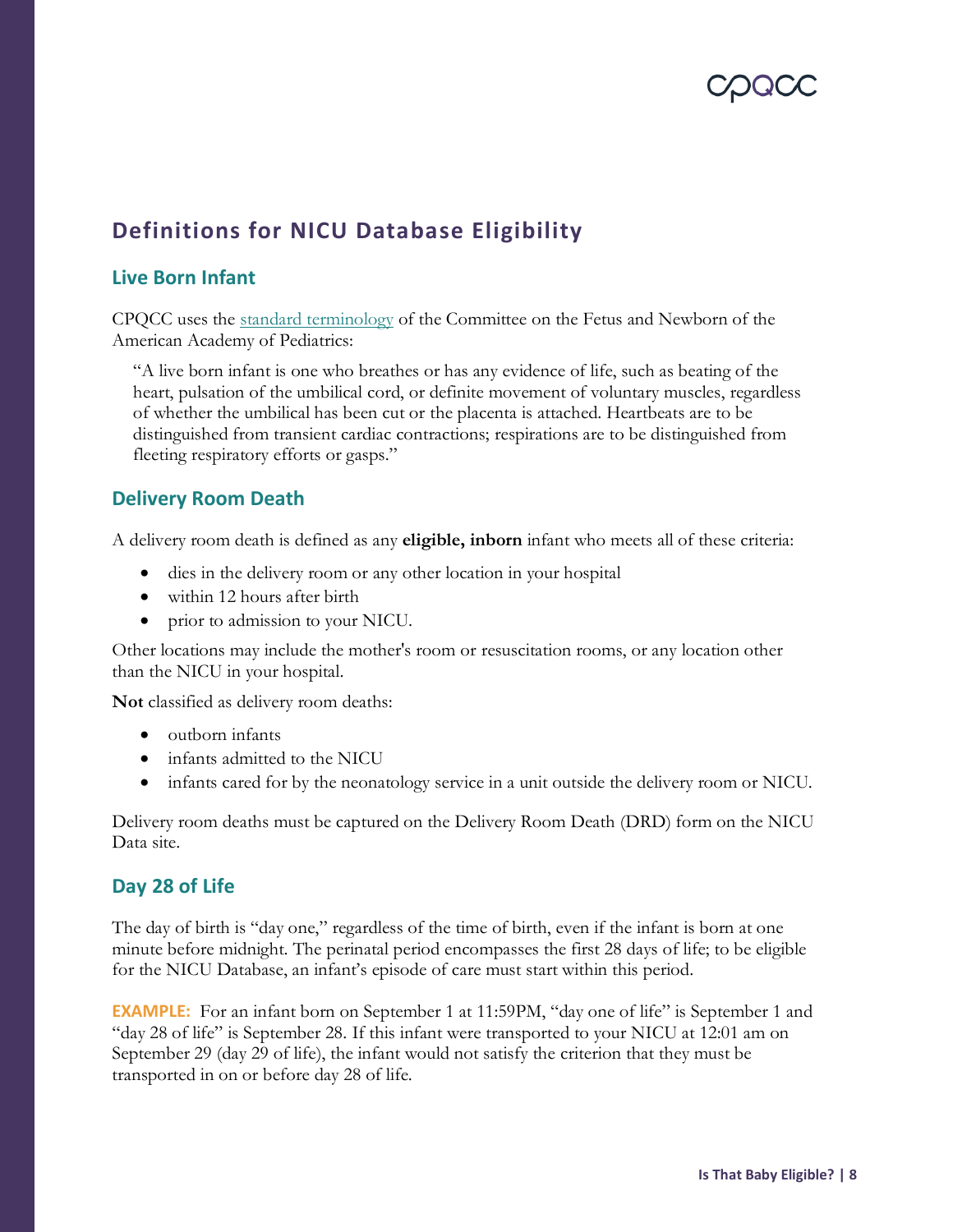#### <span id="page-10-4"></span><span id="page-10-0"></span>**Episode of Care**

Each record in the NICU Database describes one infant's **episode of care** in the hospital, and is identified by a NICU Record ID.

An episode of care is defined as the entire period of care before an infant is discharged home. This can include multiple stays in one NICU, if the infant is transferred from the NICU to another service within the hospital and subsequently readmitted to the NICU, or multiple stays across different NICUs, if the infant is transferred from one hospital's NICU to another, as long as the infant is not discharged home at any point. Readmission after discharge home starts another episode of care (and thus a new record for the infant).

To be recorded in the NICU Database, the episode of care must begin during the first 28 days of life (the "perinatal period"). However, an episode of care may continue after the perinatal period ends.

What ends an episode of care?

- Death
- Discharge to home

Transport to another hospital **may** end the episode of care. If the infant is discharged to home from the other hospital, the episode of care has **ended**. However, if the infant is readmitted to your hospital directly from the other hospital, the episode of care **continues** (and you will use the same Record ID for the infant in the NICU Database).

Transfers within the same hospital **do not** end the episode of care. For example, if the infant is moved from your NICU to another unit within your center (Step-Down Unit, Well Baby Nursery, Pediatrics Ward, Intermediate Care Nursery, PICU, etc.), the episode of care continues.

#### <span id="page-10-1"></span>**Location of Birth**

#### <span id="page-10-2"></span>**Inborn**

An **inborn infant** is an infant delivered anywhere within your center **during this [episode of care](#page-10-4)**. This includes infants born in the labor and delivery unit, antepartum unit, or emergency room, for example.

#### <span id="page-10-3"></span>**Outborn**

#### An **outborn infant** is:

- born in another facility or co-located hospital (including satellite or embedded NICUs) **or**
- was at any location outside your center **or**
- discharged home at any time after birth **or**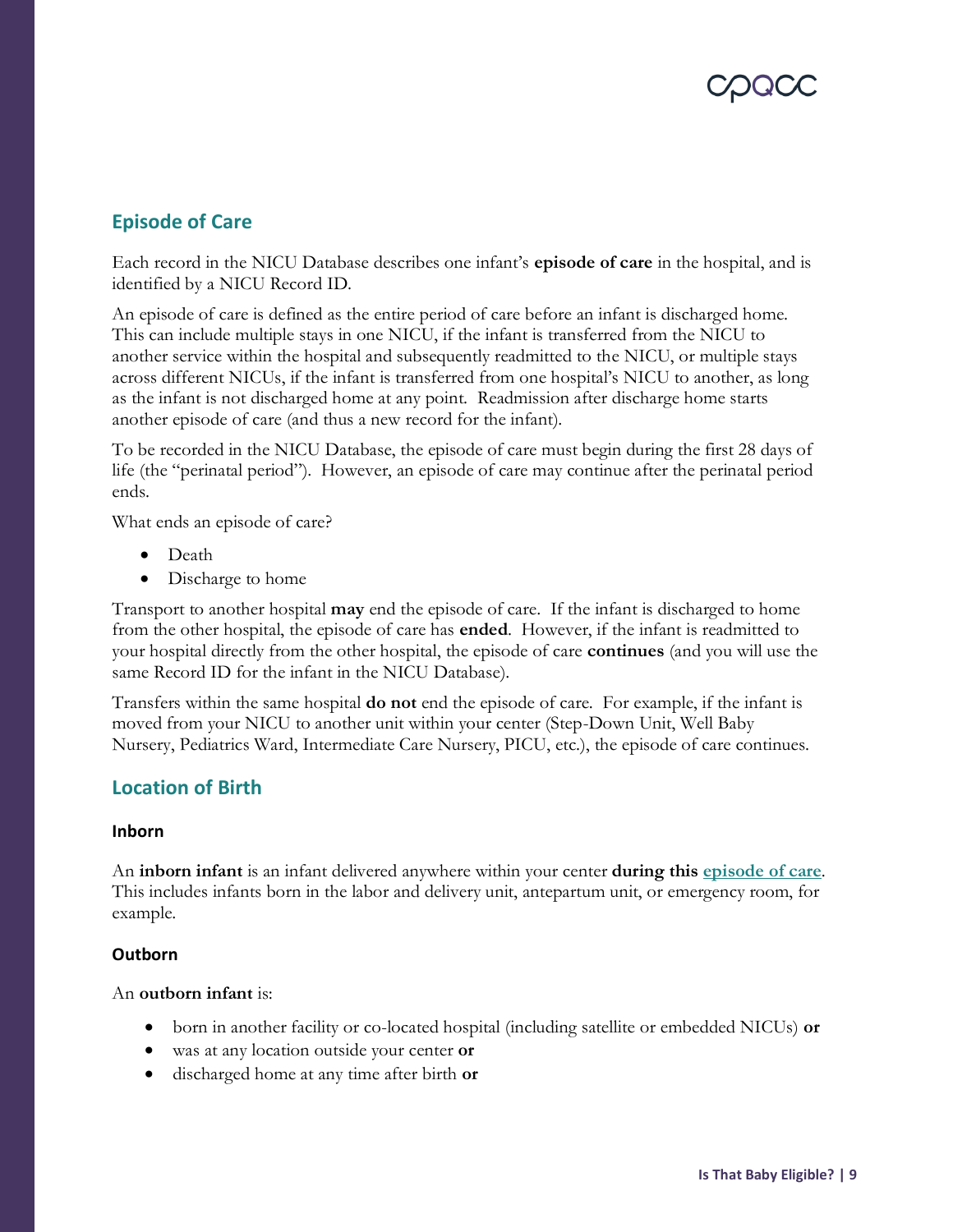

<span id="page-11-3"></span>• required ambulance transfer.

#### **Satellite NICU**

A **satellite or embedded NICU** is owned/managed by one organization (main NICU) but located within a delivery facility owned and managed by another hospital (co-located hospital).

This includes any location within the co-located hospital, including the labor and delivery unit, antepartum unit, and emergency room.

For satellite NICUs, infants who are delivered at the main NICU and then transferred to the satellite NICU are considered **outborn**. Infants delivered at the satellite NICU and transferred to the main NICU would also be **outborn.**

#### <span id="page-11-0"></span>**NICU Patient**

To qualify as a **NICU patient** – a criterion used generally for [Big Babies](#page-3-2) – the infant must be:

- admitted to your NICU **or**
- elsewhere in your center, under the care of a neonatologist or NICU nurse.

For example, a baby might be in the intermediate nursery, but being cared for by the neonatology service; that baby would fulfill the "NICU Patient" criterion.

#### <span id="page-11-1"></span>**Death**

This only applies to infants who have died in your center. Infants who died in transport, for example, or after being transported to another center do not fall under this criterion.

For infants who die in the NICU after being admitted there, fill out an Admission/Discharge (AD) form on the NICU Data site.

For infants who die in the delivery room, resuscitation room, mother's room, or any location in your center other than the NICU, fill out a Delivery Room Death (DRD) form on the NICU Data site.

#### <span id="page-11-2"></span>**Acute Transport In and Acute Transport Out**

An **acute transport** is moving an infant from one center to another, with the transport filling **all** of the following criteria:

- 1. Being transported into a NICU or other inpatient setting where care is provided by the NICU medical team, or admitted under the NICU service
- 2. Attended by a transport team or care provider (e.g. neonatologist, nurse practitioner) from the sending or the receiving hospital NICU, PICU, or contract transport service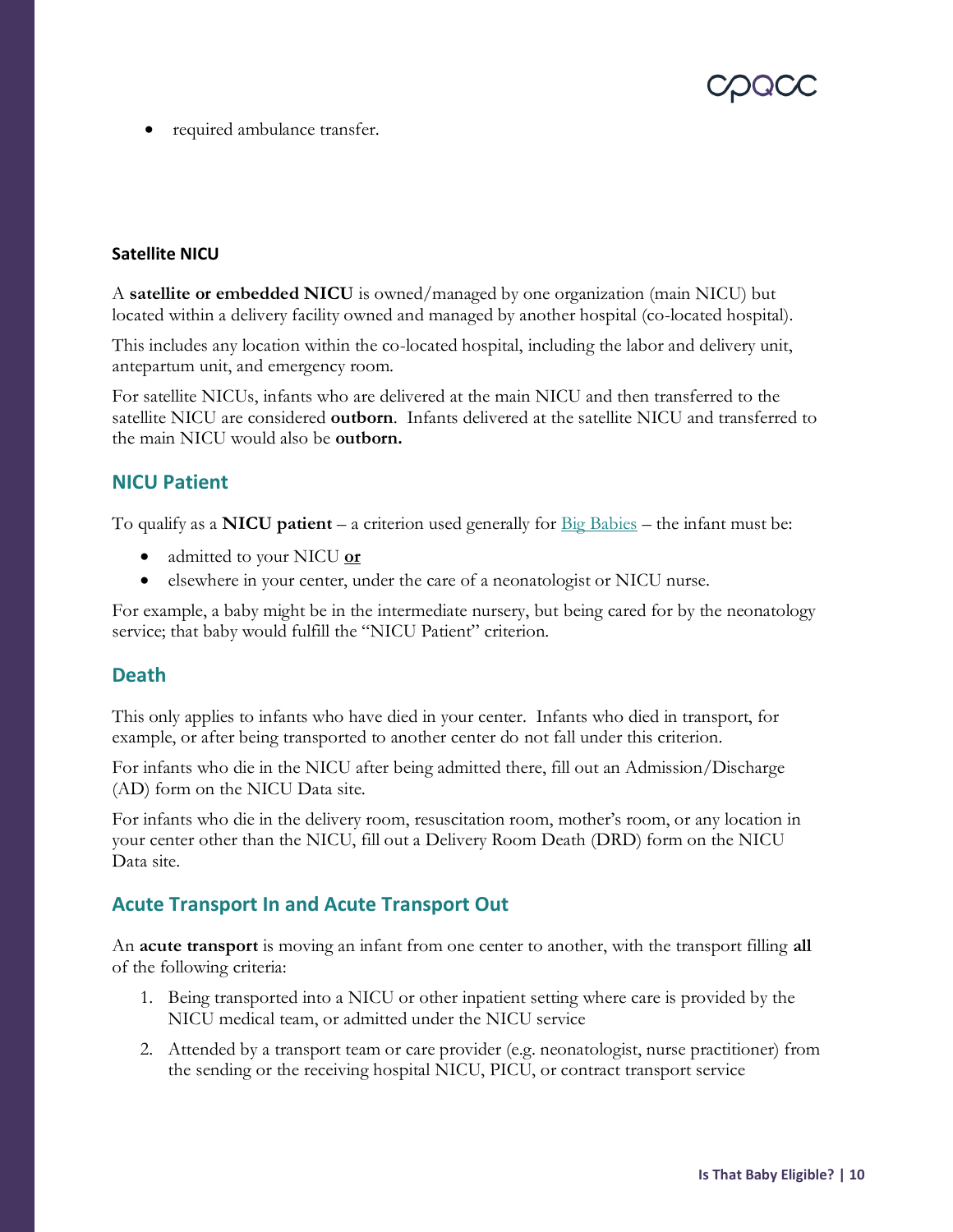**NOTE:** Unattended basic life support (BLS) transport, or transport by private car, family, etc., do not qualify.

3. Transported to a higher or equal level of care for medical or surgical care

**NOTE:** Back transport or convalescent care do not qualify.

The following **do not** qualify as acute transports:

- Transported solely for feeding and growing (convalescent), palliative or hospice care
- Transferred within a facility, for example from the emergency room to the NICU in same building, or between a [Satellite NICU](#page-11-3) and a Main NICU.
- Readmission to the NICU directly from home or medical office/clinic
- Transport initiated solely at the request of the parents for reasons of convenience
- Not attended by a transport team
- Transported to a lower level of care
- Not admitted to the NICU service
- Transported-in after 28 days of life
- Transport for bed availability, staffing/census, or insurance reasons for infants who aren't eligible for the NICU database.

Infants transferred from one unit to another in the same center do not qualify as **transported** or **discharged**. Infants admitted to the NICU from another unit may be eligible for the NICU database; see NICU Database Eligibility.

#### <span id="page-12-0"></span>**Noninvasive Ventilation**

Big Babies who receive noninvasive ventilation for more than four continuous hours, **at any location** within your center, are eligible for the NICU Database.

- CPAP alone **does not qualify**
- CPAP with a backup rate, administered through the nose, face mask, or otherwise, triggered as backup rate or intermittently **does qualify.**

CPAP with backup rate qualifies as **non-intubated** assisted ventilation (CPAP alone does not).

On the Admission/Discharge form, Respiratory tab, Item 25 is "Respiratory Support after Initial Resuscitation," with the following options:

- a. Supplemental Oxygen
- b. Intubated Conventional Ventilation
- c. Intubated HIFI Ventilation
- d. High Flow Nasal Cannula
- e. Noninvasive Ventilation ( Nasal IMV or SIMV or any other form of non-intubated assisted ventilation)

Time on noninvasive ventilation (including any type of CPAP) should not be included as Intubated Conventional Ventilation (25b).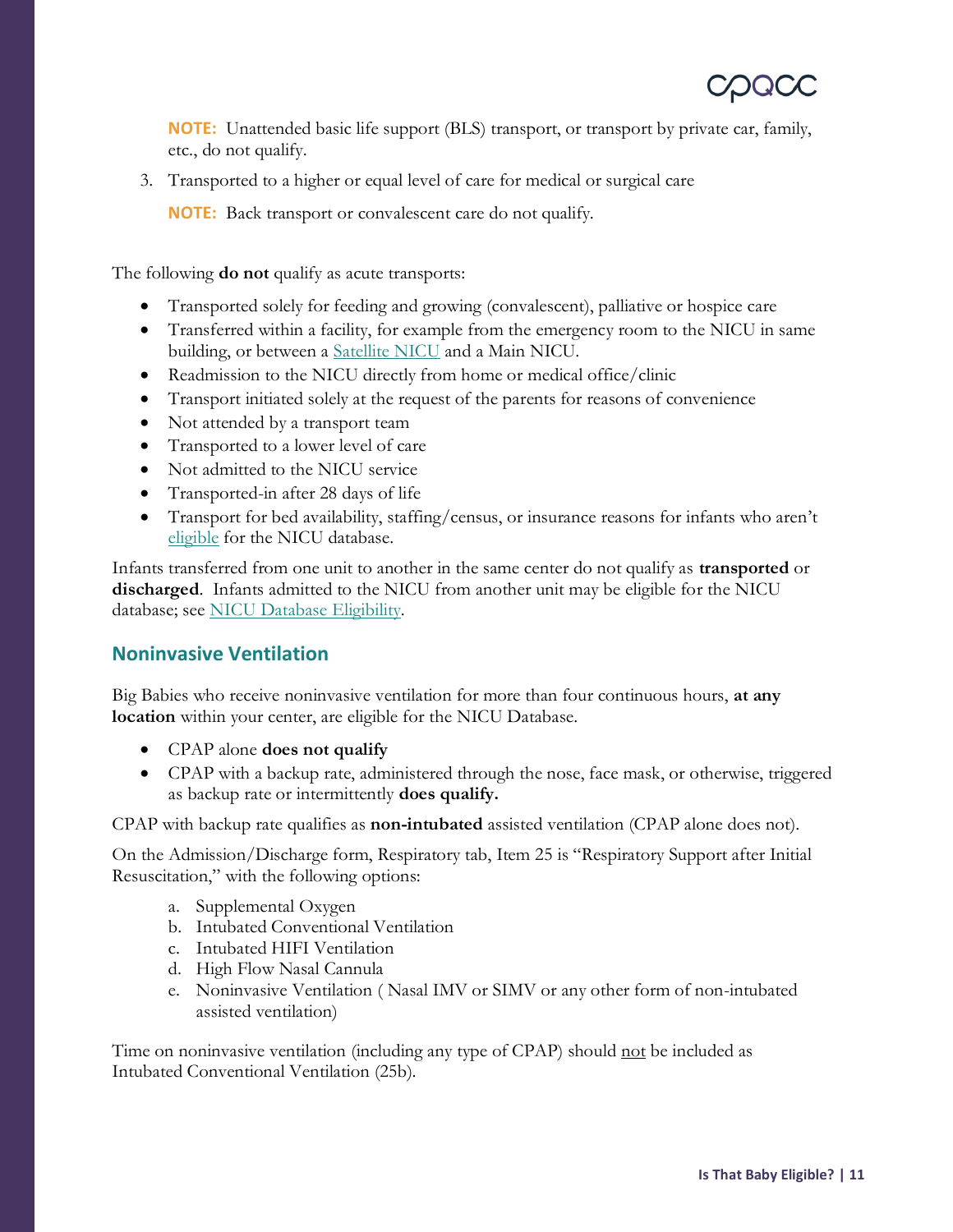

#### <span id="page-13-0"></span>**Intubated Assisted Ventilation**

CPQCC defines this as using a cycled or triggered mechanical ventilator, via an endotracheal tube or other interface (such as nasal prongs or a secured face mask), for greater than four continuous hours (including duration of ventilation during transport or surgery). For the purposes of NICU eligibility, Intubated Assisted Ventilation can be delivered **at any location in your center.**

As with [noninvasive ventilation,](#page-12-0) CPAP alone via endotracheal tube or any other delivery system **does not qualify**, regardless of oxygen concentration.

For the Admission/Discharge form, Respiratory tab, Item 27, Use of Intubated Assisted Ventilation, for infants who have been treated for more than four continuous hours with intubated conventional or intubated HIFI ventilation, there are three different cases to consider:

- 1. Infants with the above treatment during the initial hospital stay for any reason (including surgery or imaging studies requiring controlled sedation)
- 2. Infants with the above treatment who are transported to another center, then readmitted while still ventilated
- 3. Infants with the above treatment who are transported out and never readmitted.
- For #1, note length of time of ventilation.
- **For #2,** include days and hours at the transported-to hospital as well as days and hours at your center.
- For #3, include days and hours at your center only.

Do not include any time on non-intubated assisted ventilation, including nasal IMV/SIMV or CPAP alone.

#### **Conventional Ventilation**

Conventional Ventilation is defined as intermittent positive pressure ventilation through an endotracheal tube with a conventional ventilator (IMV rate <240/minute).

Conventional Ventilation **does not include**:

- Intermittent positive pressure ventilation (IPPV) via nasal prongs
- Synchronized intermittent positive pressure ventilation (SIMV) via nasal prongs.

To be clear, cycled breaths (Conventional Ventilation) via endotracheal tube or tracheostomy tube (or Intubated Conventional Ventilation) are defined as [Intubated Assisted Ventilation.](#page-13-0)

#### **High Frequency Ventilation**

High Frequency Ventilation (HIFI Vent) is defined as ventilation with IMV rate  $\geq$ =240/minute. High Frequency Ventilation via nasal prongs **does not qualify** as high frequency ventilation.

To clarify, High Frequency Ventilation via endotracheal tube or tracheostomy tube (or Intubated High Frequency Ventilation) should be counted as Intubated Assisted Ventilation.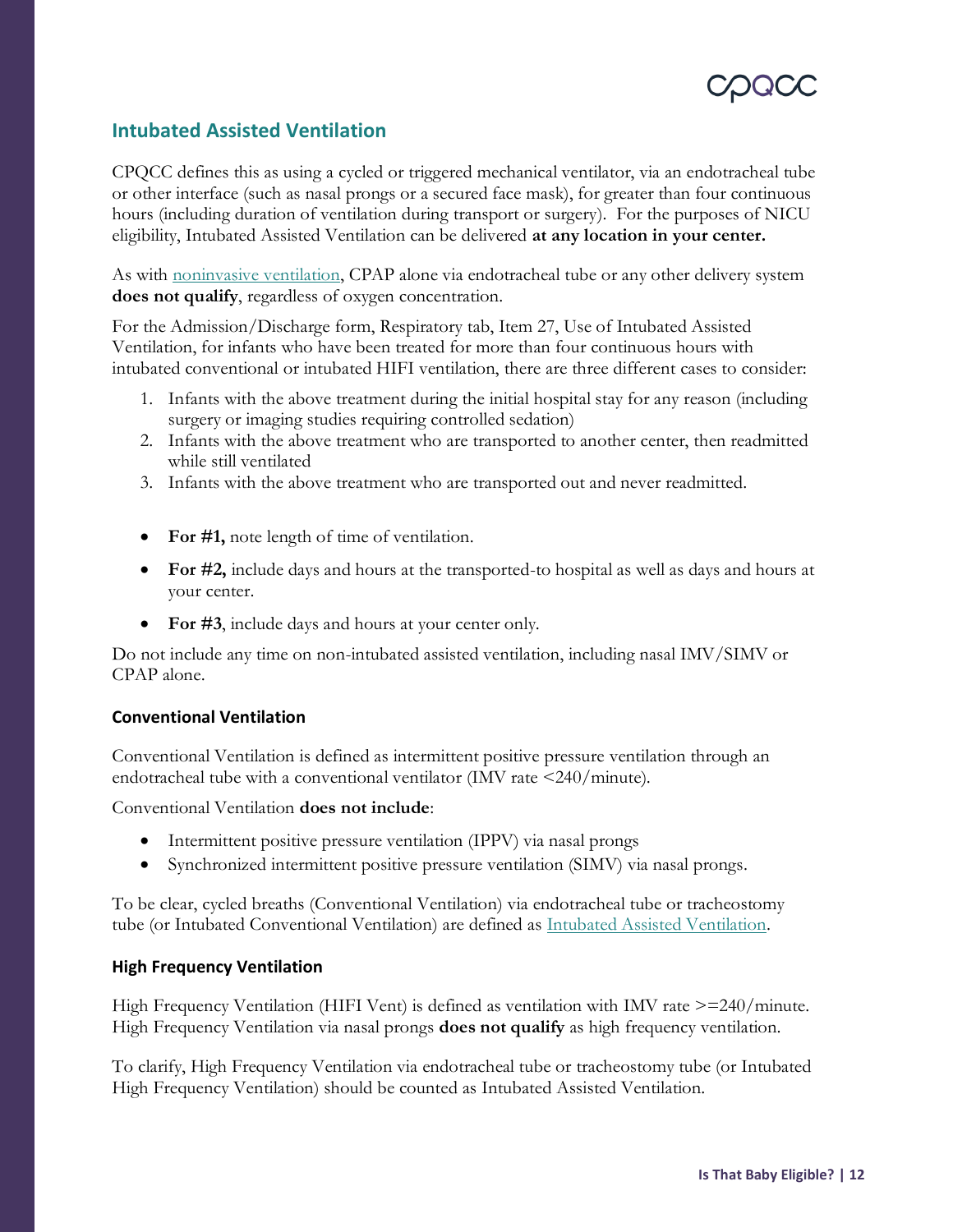#### <span id="page-14-0"></span>**Early Bacterial Sepsis**

An infant is considered to have early bacterial sepsis if they had a positive blood or cerebrospinal fluid culture, obtained on day one, two or three of life, which grew out a bacterial pathogen.

If an infant who was transported into your center is being treated for early bacterial sepsis because of a positive culture drawn at the referring hospital, this infant **qualifies for the NICU Database**.

- If the above is true but a repeat culture drawn at your center is negative, the infant **qualifies**.
- If the infant was diagnosed with early sepsis at the referring hospital, but is **no longer** septic due to treatment at the referring hospital, this infant **does not qualify**.

#### <span id="page-14-1"></span>**Major Surgery Requiring Anesthesia**

This category includes major invasive surgeries, requiring general anesthesia or anesthesia techniques considered by your neonatologist to be equivalent to general anesthesia, during the infant's current admission to the NICU.

The following surgeries do not qualify the infant for NICU Database eligibility:

- Pyloromyotomy
- Unilateral or bilateral inguinal hernia repair
- Central line placement
- Circumcision

Only conditions that require general anesthesia or anesthesia techniques felt by your neonatologist to be equivalent to general anesthesia qualify. Most of these procedures involve opening a cavity (head, chest, abdomen, etc.).

#### <span id="page-14-2"></span>**Hyperbilirubinemia**

To qualify in this category, the infant must have been previously discharged home and readmitted to any location in your center, on or before day 28 of life, for Total Serum Bilirubin => 25 mg/dL (427 micromol/liter) and/or exchange transfusion.

Please note that this is the only Big Baby selection criterion where an infant does **not** have to be in the NICU, or under the care of a neonatologist or the NICU service.

#### <span id="page-14-3"></span>**Suspected Encephalopathy or Suspected Perinatal Asphyxia**

To qualify in this category, the infant must have cardiorespiratory depression at birth, signified by one or more of the following:

- 1. pH less than 7.0 on an umbilical blood sample or a blood gas obtained within one hour of life
- 2. 5-minute Apgar score of less than or equal to 3
- 3. 10-minute Apgar score of less than or equal to 4.